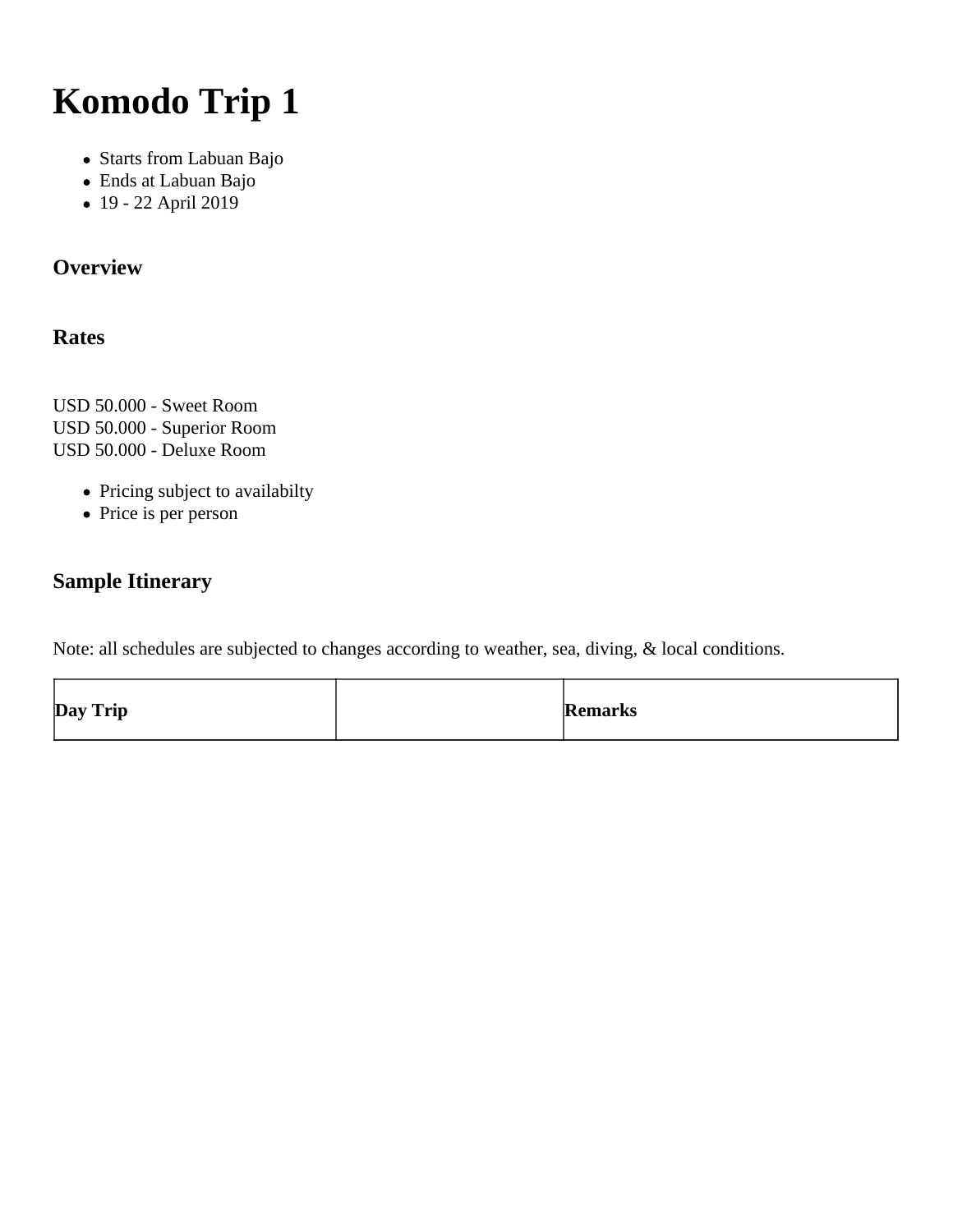| $\bf Day 1$ | Kelor – Rinca - Kalong              | • In the morning, our tour guide will<br>pick up you at the airport then take<br>you to the harbor to get on the boat.<br>We will start from harbor and<br>stopover in Kelor Island for 1 hour<br>fun snorkeling.<br>• After that, we take lunch on the boat<br>while proceeding to Rinca Island to<br>see the Komodo Dragon and any<br>other animals such as monkey, wild<br>pig, buffalo, timor deer, horse, and<br>colorful kinds of birds.<br>• Arriving in Rinca, we directly go to<br>the office to pay for the park<br>entrance fee and choose the trekking.<br>• After 2 hours trekking in Rinca, we<br>proceed to Kalong Island to enjoy the<br>sunset then in the evening we have<br>dinner and stay overnight on board. |
|-------------|-------------------------------------|------------------------------------------------------------------------------------------------------------------------------------------------------------------------------------------------------------------------------------------------------------------------------------------------------------------------------------------------------------------------------------------------------------------------------------------------------------------------------------------------------------------------------------------------------------------------------------------------------------------------------------------------------------------------------------------------------------------------------------|
| Day 2       | Padar – Pink Beach – Manta<br>Point | • In the morning, we will have<br>breakfast while proceeding to padar<br>island for hiking to the top of the<br>island and enjoy the whole landscape<br>of the island with 4 unique curves of<br>its white shandy beach.<br>• After 2 hours in padar, we proceed to<br>komodo island to see komodo dragon.<br>• Arriving in komodo, we directly go<br>to the office to pay for the park<br>entrance fee and choose the trekking.<br>• After 2 hours in komodo island, we<br>proceed to pink beach for snorkeling.<br>We will have lunch on the way to<br>pink beach.                                                                                                                                                               |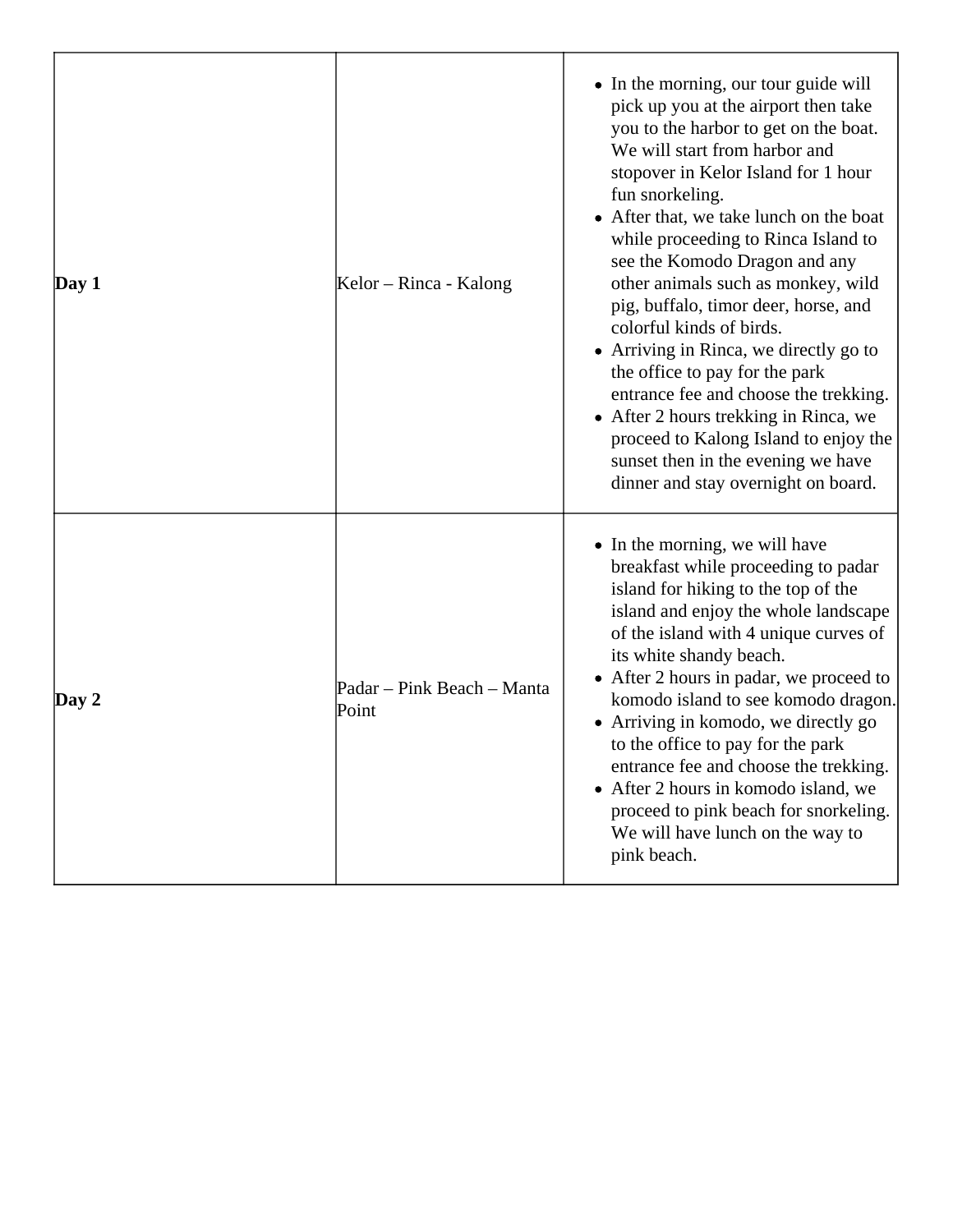| Day 3       | Gili Lawa Darat - Kanawa | • Early In the morning, we will take<br>trekking to enjoy sunrise from the<br>top of island.<br>• After that, we get back to the boat for<br>breakfast while proceeding to<br>Kanawa Island for snorkeling and<br>sunbath as well as lunch on the boat.<br>• In the afternoon, we proceed to<br>Labuan Bajo harbor for dinner and<br>overnight stay. |
|-------------|--------------------------|------------------------------------------------------------------------------------------------------------------------------------------------------------------------------------------------------------------------------------------------------------------------------------------------------------------------------------------------------|
| $\bf Day 4$ | Airport                  | After breakfast, our guide will take you<br>from to local hotel or airport for your flight.                                                                                                                                                                                                                                                          |

# **Included**

- Round trip transfer local Hotel/Airport Boat
- All nights' accommodation on Boat
- All meals (Western & Indonesian) snacks, coffee, tea, soft drinks
- Towels, toiletries, & cabin services
- FOC replacement if equipment breakdown
- Warm towel & drink after every dive
- Regular air tanks, weights, belt, 5 dive guides (1x Instructor, 4x Dive Masters)

#### **Not Included**

- All flights & hotels stay
- Marine park & harbour fee
- Dive & travel insurance
- Laundry services
- Beer
- Satellite phone
- Diving Gear; dive computer, torch, 15L tank rental, BCD, regulator, wetsuit, fins mask.
- **Note**: Diving Gear Items priced per diving day and are subject to availability.
- **Note**: Exposure suits; 3mm shorty wetsuits available ONLY.

#### **Dive Site Information**

• Water temperature : 22-28 degrees Celsius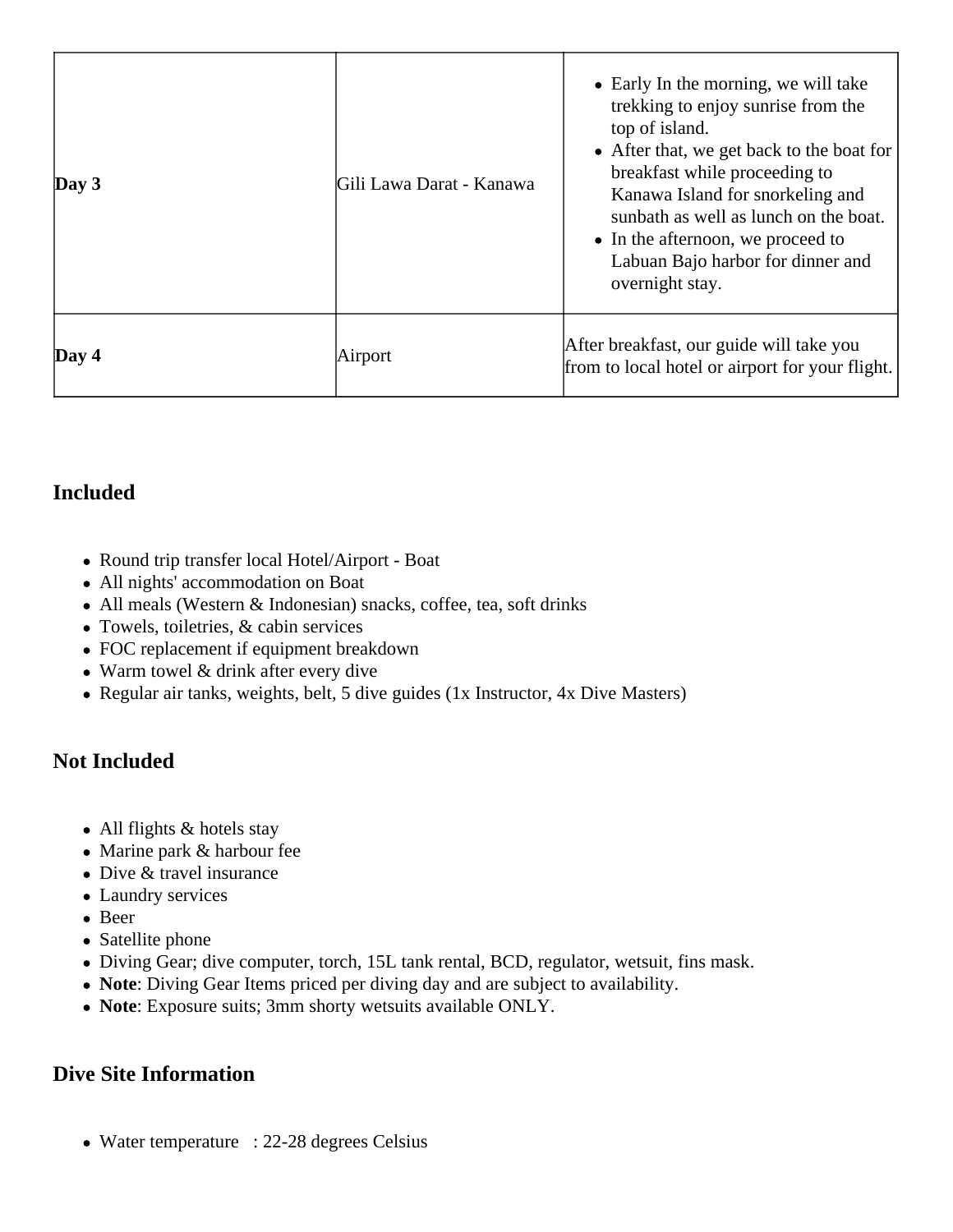- Air temperature : 25-30 degrees Celsius
- Visibility : 10-30 meters
- Currents : medium to strong
- Level : intermediate to advanced
- Best timeto dive : April to August

# **Reminder: Please Read These Before Booking**

# **Domestic Flights**

- Please book before confirming your International flights to ensure you make your connection to & from Ambon.
- We advise you to stay a night in a local hotel before the flight next day.
- Most Domestic airlines do not allow non-Indo credit card online payments. If booked with credit card please ensure the card is with you upon Check In or have an official Airline form filled in & signed by card holder authorizing the use of.

#### **Health & Insurance**

- Dive Insurance: compulsory for this trip. We also strongly advise you get adequate travel insurance. Please check your travel insurance policy for your diving needs.
- Dive Computer: compulsory on this trip. We have rentals onboard if you do not have.
- Follow Safe Diving Practices at ALL times plus No Deco Diving and No Solo Diving.
- Travel Insurance; please note: we cannot be held accountable for airline flight changes, delays, or cancellations. We strongly advise you take out adequate insurance to cover such eventualities.
- Malaria Zone: note that in this part of Indonesia we advise you take the proper precautions against malaria. The following anti-malaria drugs are considered safe with diving: Doxycycline or malarone. Mefloquine (Lariam) is NOT recommended with diving. Good preventative measures include DEET and long armed/legged clothing in evenings. If unsure consult with a diving doctor.